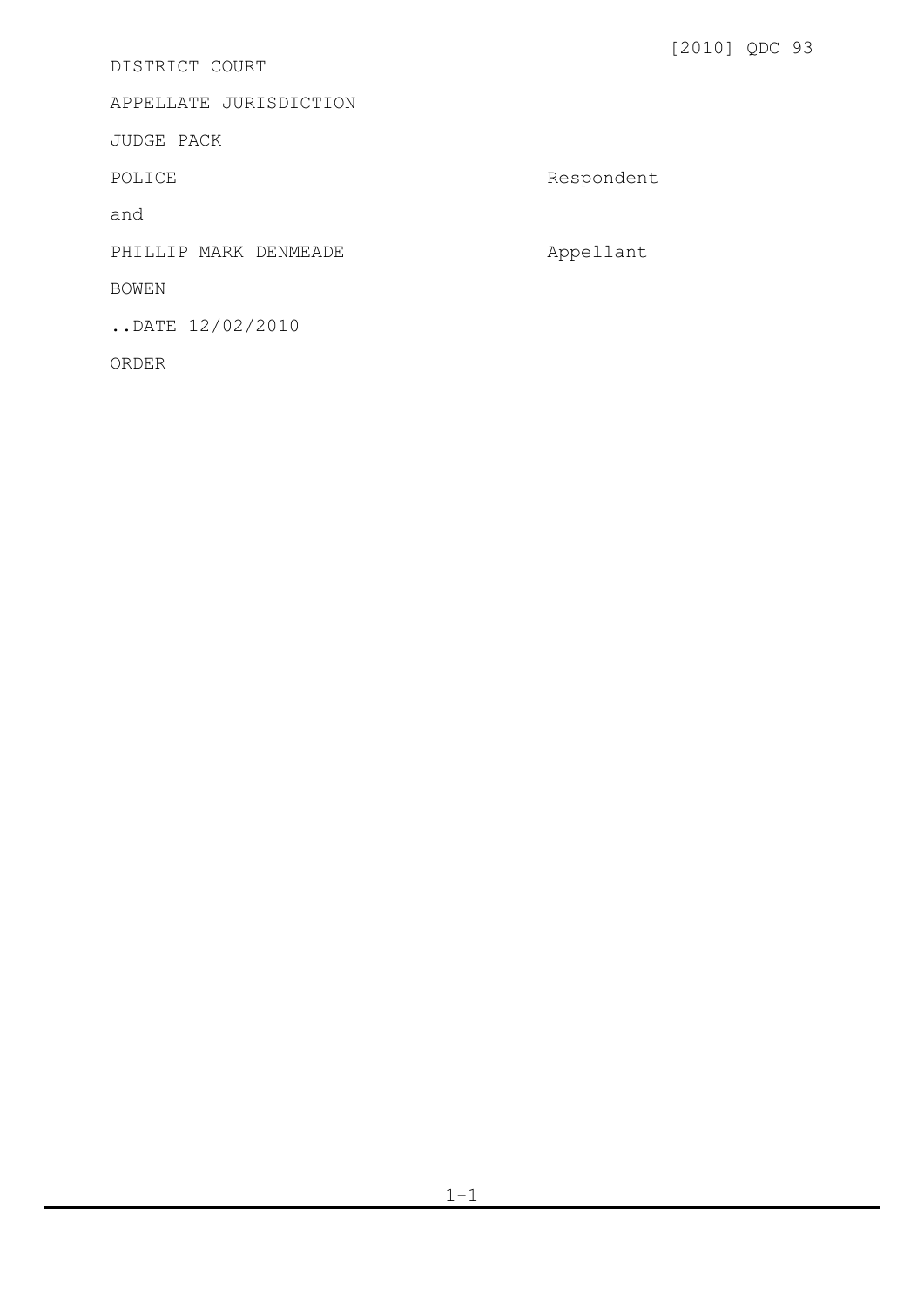HIS HONOUR: On the 3rd of September 2009, the appellant was charged with one count of riding a bicycle without wearing an approved helmet, pursuant to section 256(1) of the Transport Operations (Road Use Management - Road Rules) Regulation of 1999. To that count he pleaded not guilty.

The decision was delivered on the 2nd of October 2009. The appellant was neither convicted nor punished. The evidence before the Court, firstly from a police constable, Mr Dodds, who said that he had observed the appellant riding on a footpath without a helmet. That attracted his attention to the extent that the appellant was later intercepted.

The police officer was not cross-examined as to where on what he had described as the footpath the appellant was riding. He did give evidence that he observed the appellant to ride across an intersection. The appellant recognised this in evidence in discussion with the Magistrate, but the Magistrate appeared not to have noted that that evidence had been given.

**40 50** The police officer was not cross-examined about that subject by the appellant. However, I think it appropriate that this matter should be approached upon the basis that the learned Magistrate, from his reasons, certainly appeared to accept that the appellant was riding adjacent to a concrete path at relevant times.

There was a hedge which separated the area that had the concrete path, and there are grassed areas on either side of **10**

**1**

**20**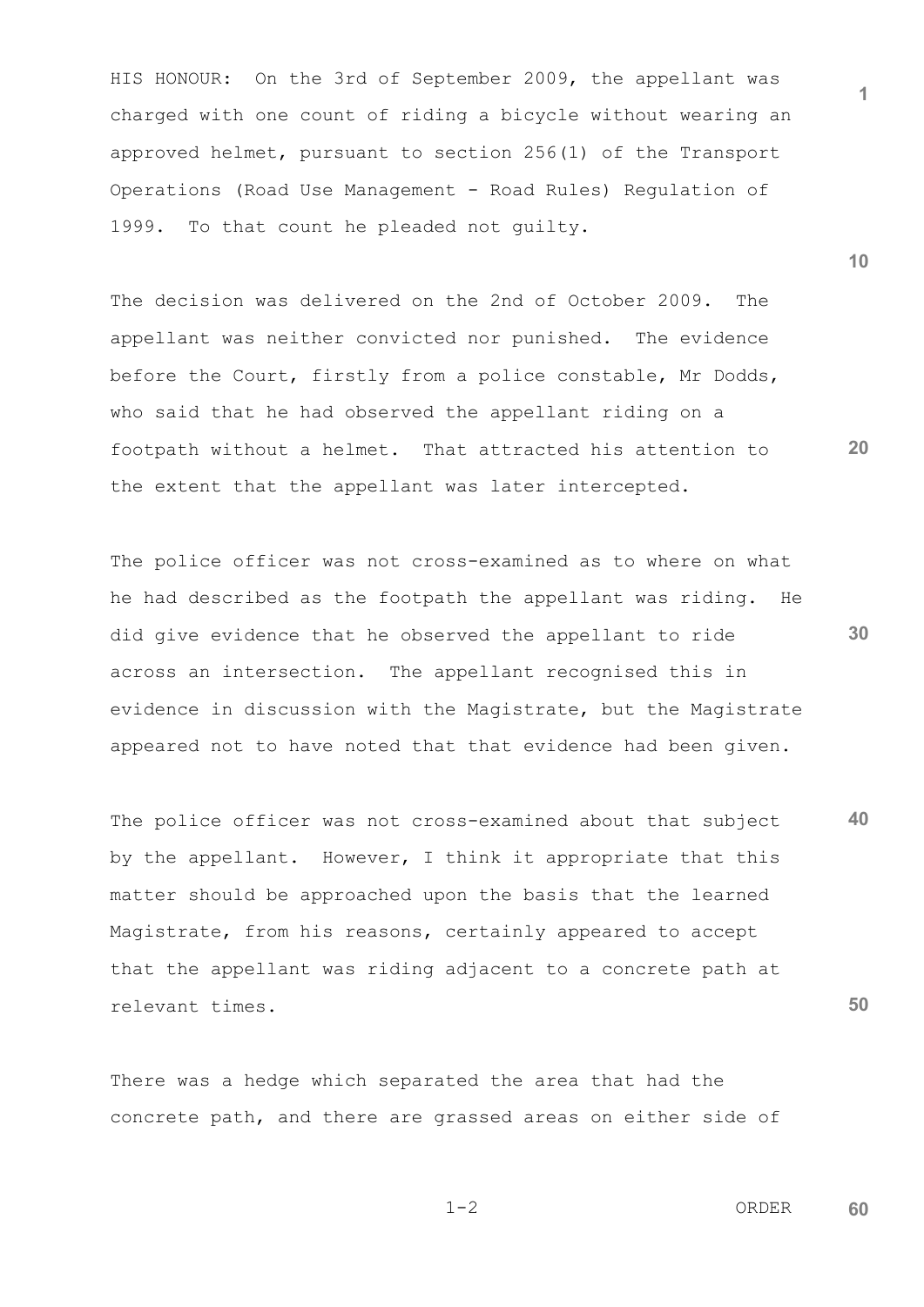it. On my interpretation of the evidence, the appellant was riding on the grassed area beside the concrete path, and it appears that he was - on that side of it which was closer to the hedged area. There is no contest to the proposition that the bicycle was being ridden without a helmet at the relevant time.

Section 13(1)(b) of the regulations to the Act provides that a road related area includes (b) a footpath or nature strip adjacent to a road. Subsection 2 provides inter alia. Subsection (b) any other area that is a footpath or nature strip as defined in the dictionary.

Footpath is defined in schedule 4 of the Act as follows: "Footpath means an area open to the public that is designated for, or has one its main uses used by pedestrians."

**40** The Magistrate said as part of his reasons, "But you were on a nature strip, because that is an area between a road, which you were not on, except a road related area, which would have been the footpath. But you were on an area between Shute Harbour Road and the shopping centre, which I believe to be adjacent land. The shopping centre is adjacent land."

The Magistrate then went on to describe the area, and said that - sand, "In my view both grassed areas are defined as nature strips, and are, by exhaustive definition, covered by the definition. If I am wrong, then I would in any case hold the grassed areas - could be held to be footpath because they **10**

**1**

**20**

**30**

**50**

 $1-3$  ORDER **60**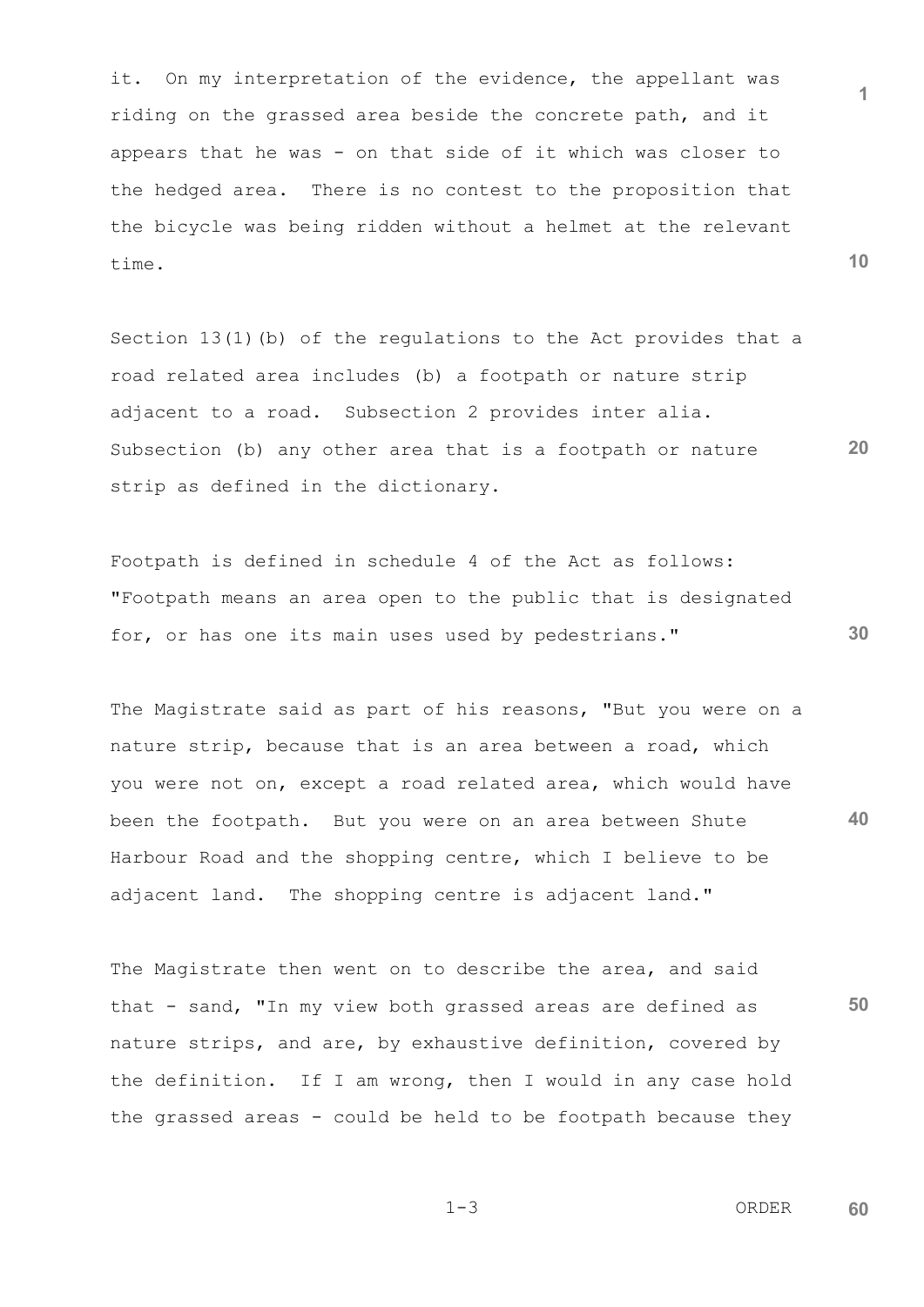are an area open to the public that has as one its main uses used by pedestrians. That is they are certainly designed for use by pedestrians, and, no doubt, used by pedestrians from time to time. This is through the grassed areas, because you don't have to walk on the footpath just because it's a footpath, you can walk on the grassed area because it's there."

**20** To the extent that the Magistrate may have concluded that at relevant times the appellant was on a nature strip, I respectfully disagree. He was, however, in my view, correct in his alternative view that the area beside the concrete path should have been regarded as a footpath.

**30** His reasoning in that context appears reasonable. He might have added that persons prefer to walk on grassed areas or run on grassed areas. Persons need to walk on grassed areas from time to time in order to give passage to other persons, such as persons with disabilities, who might occupy any concrete component to a footpath.

A footpath in my view is not confined because of it's composition or combination of it's composition. That is to say that if there were a footpath comprised mainly or totally of gravel, that it would not only be the definable well worn path that carries most of the traffic, but would be regarded as a footpath.

Such comments would apply similarly to a footpath that was

$$
1-4
$$

 $1-4$  ORDER **60**

**1**

**10**

**40**

**50**